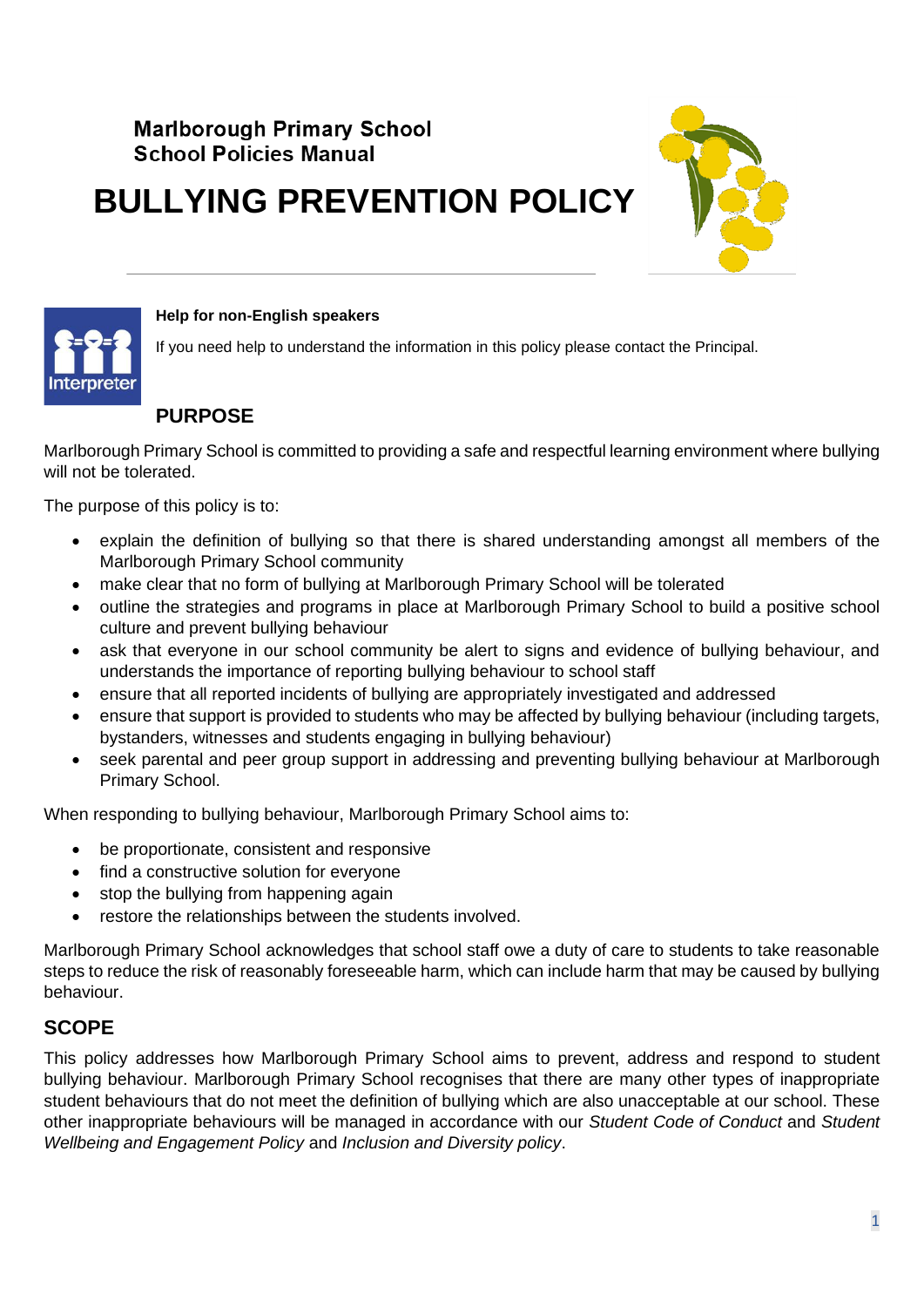This policy applies to all school activities, including camps and excursions. It also applies to bullying behaviour between students that occurs outside of school hours, where the behaviour impacts on student wellbeing and safety at school.

## **POLICY**

#### **Definitions**

#### **Bullying**

In 2018 the Education Council of the Council of Australian Governments endorsed the following definition of bullying for use by all Australian schools:

*Bullying is an ongoing and deliberate misuse of power in relationships through repeated verbal, physical and/or social behaviour that intends to cause physical, social and/or psychological harm. It can involve an individual or a group misusing their power, or perceived power, over one or more persons who feel unable to stop it from happening.*

*Bullying can happen in person or online, via various digital platforms and devices and it can be obvious (overt) or hidden (covert). Bullying behaviour is repeated, or has the potential to be repeated, over time (for example, through sharing of digital records)*

*Bullying of any form or for any reason can have immediate, medium and long-term effects on those involved, including bystanders. Single incidents and conflict or fights between equals, whether in person or online, are not defined as bullying.* 

Bullying has three main features:

- It involves a misuse of power in a relationship
- It is ongoing and repeated, and
- It involves behaviours that can cause harm.

There are four main types of bullying behaviour:

- Physical examples include hitting, pushing, shoving or intimidating or otherwise physically hurting another person, damaging or stealing their belongings. It includes threats of violence.
- Verbal/written examples include name-calling or insulting someone about an attribute, quality or personal characteristic.
- Social (sometimes called relational or emotional bullying) examples include deliberately excluding someone, spreading rumours, sharing information that will have a harmful effect on the other person and/or damaging a person's social reputation or social acceptance.
- Cyberbullying any form of bullying behaviour that occurs online or via a mobile device. It can be verbal or written, and can include threats of violence as well as images, videos and/or audio.

Bullying can be a form of racism, sexism, homophobia, transphobia or other type of social prejudice when the behaviour is targeted at an individual or group because of a personal characteristic, such as race, religion, sex, sexual orientation, gender identity or disability.

For further information about bullying, refer to: [Bully Stoppers \(education.vic.gov.au\)](https://www.education.vic.gov.au/about/programs/bullystoppers/Pages/default.aspx) and the Department's [Bullying Prevention and Response](https://www2.education.vic.gov.au/pal/bullying-prevention-response/policy) policy on the Policy and Advisory Library.

#### **Other distressing and inappropriate behaviours**

Many distressing and inappropriate behaviours may not constitute bullying even though they are unpleasant. Students who are involved in or who witness any distressing and inappropriate behaviours should report their concerns to school staff and our school will follow our Student Wellbeing and Engagement Policy and/or this Bullying Prevention Policy where the behaviour constitutes bullying.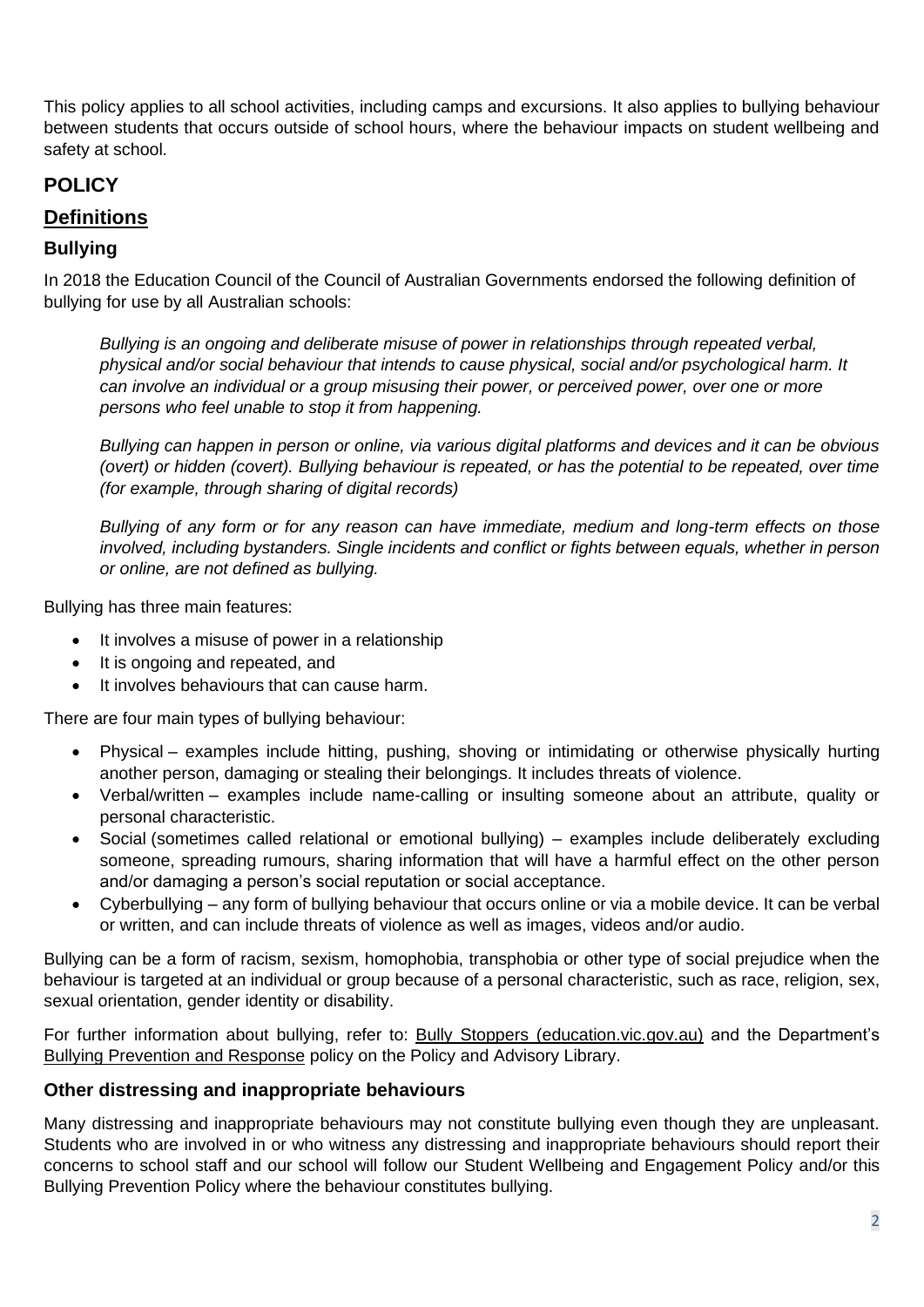*Mutual conflict* involves an argument or disagreement between people with no imbalance of power. In incidents of mutual conflict, generally, both parties are upset and usually both want a resolution to the issue. Unresolved mutual conflict can develop into bullying if one of the parties targets the other repeatedly in retaliation.

*Social rejection or dislike* is not bullying unless it involves deliberate and repeated attempts to cause distress, exclude or create dislike by others.

*Single-episode acts* of nastiness or physical aggression are not the same as bullying. However, single episodes of nastiness or physical aggression are not acceptable behaviours at our school and may have serious consequences for students engaging in this behaviour. Marlborough Primary School will use its Student Wellbeing and Engagement Policy to guide a response to single episodes of nastiness or physical aggression.

*Harassment* is language or actions that are demeaning, offensive or intimidating to a person. It can take many forms, including sexual harassment and disability harassment.

*Discrimination* is behaviour that treats someone unfavourably because of a personal characteristic (for example, race, religious belief or activity, disability, sex or intersex status, gender identity or sexual orientation).

Discrimination, harassment, and any other inappropriate behaviour is not tolerated at our school and there may be serious consequences for students engaging in this behaviour. This includes any form of racism, religious or disability discrimination, sexism, homophobia, transphobia, or any other behaviour that targets an individual or group. Further information about discrimination and harassment, including definitions, is set out in our Inclusion and Diversity Policy.

## **Bullying Prevention**

Marlborough Primary School has a number of programs and strategies in place to build a positive and inclusive school culture. We strive to foster a school culture that prevents bullying behaviour by modelling and encouraging behaviour that demonstrates acceptance, kindness and respect.

Bullying prevention at Marlborough Primary School is proactive and is supported by research that indicates that a whole school, multifaceted approach is the most effect way to prevent and address bullying. At our school:

- We have a positive school environment that provides safety, security and support for students and promotes positive relationships and wellbeing.
- We strive to build strong partnerships between the school, families and the broader community that means all members work together to ensure the safety of students.
- Teachers are encouraged to incorporate classroom management strategies that discourage bullying and promote positive behaviour.
- A range of year level incursions and programs are planned for each year to raise awareness about bullying and its impacts.
- In the classroom, our social and emotional learning curriculum teaches students what constitutes bullying and how to respond to bullying behaviour assertively. This promotes resilience, assertiveness, conflict resolution and problem solving.
- We seek to empower students to be confident communicators and to resolve conflict in a non-aggressive and constructive way.
- Students are encouraged to look out for each other and to talk to teachers and older peers about any bullying they have experienced or witnessed.

For further information about our engagement and wellbeing initiatives, please see our *Student Wellbeing and Engagement* policy.

## **Incident Response**

#### **Reporting concerns to Marlborough Primary School**

Bullying is not tolerated at our school. We ensure bullying behaviour is identified and addressed with appropriate and proportionate consequences. All bullying complaints will be taken seriously and responded to sensitively..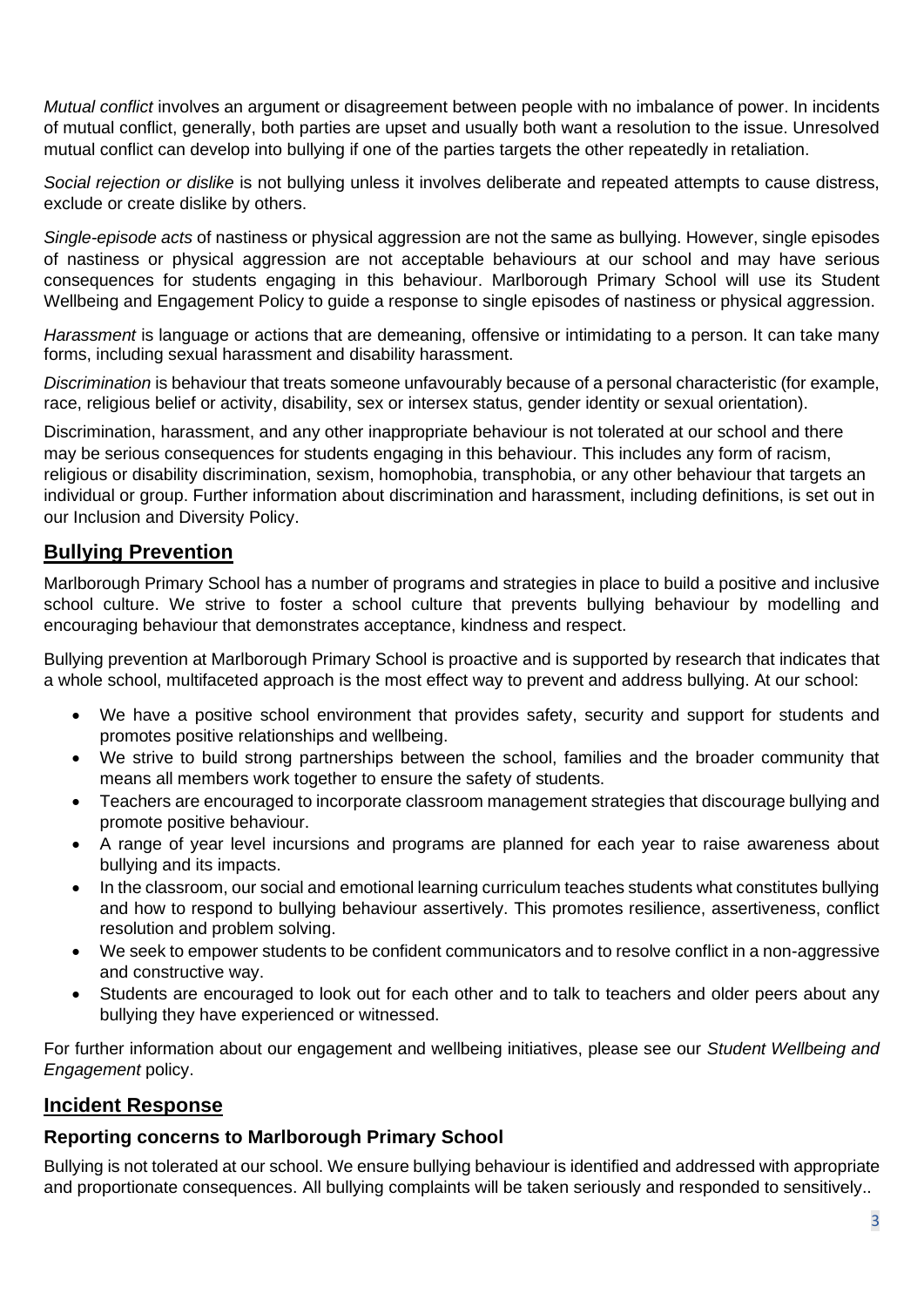Students who may be experiencing bullying behaviour, or students who have witnessed bullying behaviour, are encouraged to report their concerns to school staff or another trusted adult as soon as possible.

Our ability to effectively reduce and eliminate bullying behaviour is greatly affected by students and/or parents and carers reporting concerning behaviour as soon as possible, so that the responses implemented by Marlborough Primary School are timely and appropriate in the circumstances.

We encourage students to speak to their classroom teacher. However, students are welcome to discuss their concerns with any trusted member of staff.

Parents or carers who may develop concerns that their child is involved in, or has witnessed bullying behaviour at Marlborough Primary School should contact the principal, on 98703468.

#### **Investigations**

When notified of alleged bullying behaviour, school staff are required to:

- 1. record the details of the allegations in Compass; and
- 2. inform the relevant Teaching and Learning Leader or Principal.

The Teaching and Learning Leader or Principal is responsible for investigating allegations of bullying in a timely and sensitive manner. To appropriately investigate an allegation of bullying, the Year Level Coordinator or Assistant Principal Teaching and Learning Leader or Principal may:

- speak to the those involved in the allegations, including the target/s, the students allegedly engaging in bullying behaviour/s and any witnesses to the incidents
- speak to the parent/carer(s) of the students involved
- speak to the teachers of the students involved
- take detailed notes of all discussions for future reference
- obtain written statements from all or any of the above.

All communications with the Teaching and Learning Leader or Principal in the course of investigating an allegation of bullying will be managed sensitively. Investigations will be completed as quickly as possible to allow for the behaviours to be addressed in a timely manner.

The objective of completing a thorough investigation into the circumstances of alleged bullying behaviour is to determine the nature of the conduct and the students involved. A thorough understanding of the alleged bullying will inform staff about how to most effectively implement an appropriate response to that behaviour.

Serious bullying, including serious cyberbullying, is a criminal offence and may be referred to Victoria Police. For more information, see: [Brodie's Law.](http://www.education.vic.gov.au/about/programs/bullystoppers/Pages/advicesheetbrodieslaw.aspx)

#### **Responses to bullying behaviours**

When the Teaching and Learning Leader or Principal has sufficient information to understand the circumstances of the alleged bullying and the students involved, a number of strategies may be implemented to address the behaviour and support affected students in consultation with the Principal.

There are a number of factors that will be considered when determining the most appropriate response to the behaviour. When making a decision about how to respond to bullying behaviour, Marlborough Primary School will consider:

- the age, maturity and individual circumstances of the students involved
- the severity and frequency of the bullying, and the impact it has had on the target student
- whether the student/s engaging in bullying behaviour have displayed similar behaviour before
- whether the bullying took place in a group or one-to-one context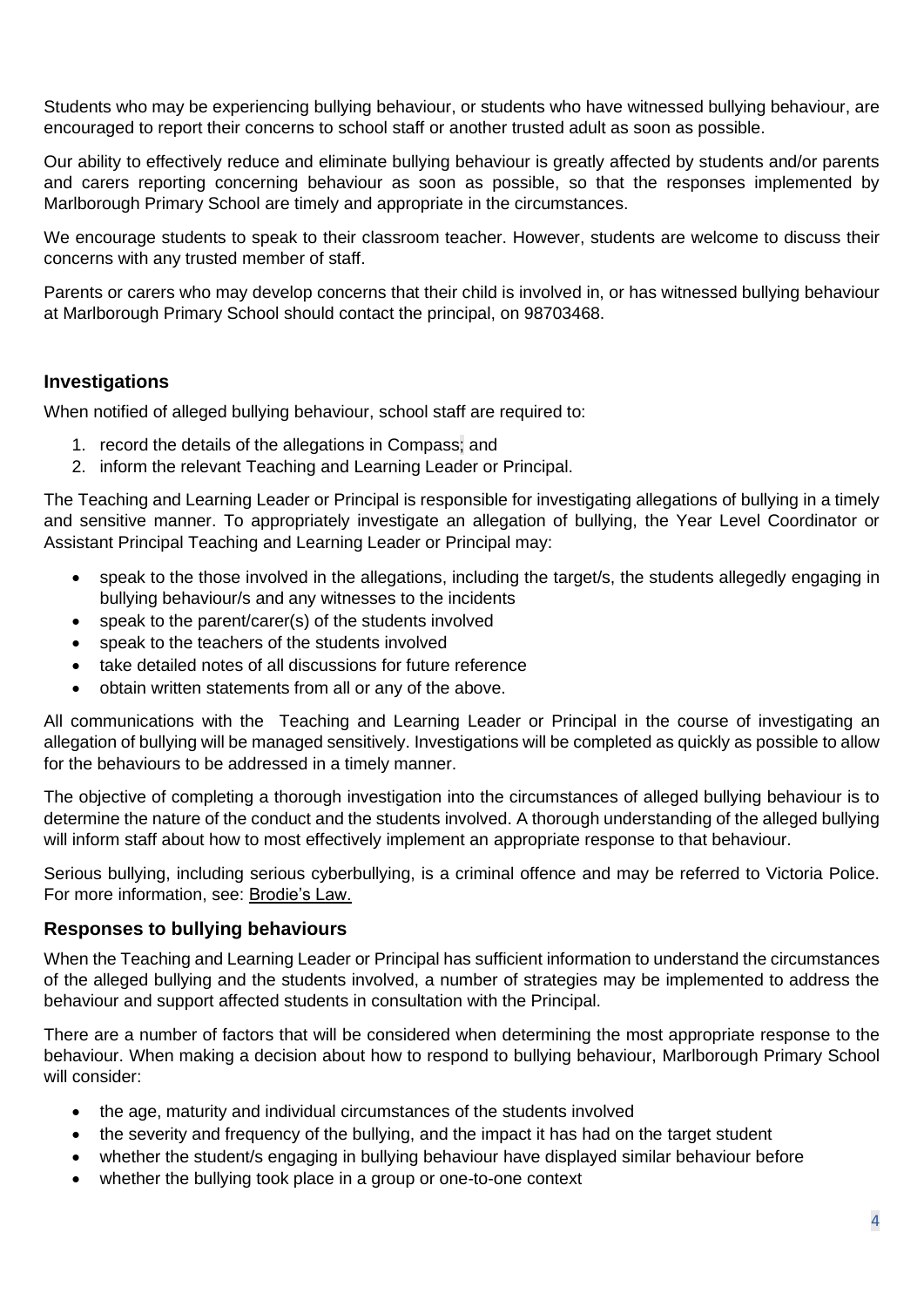- whether the students engaging in bullying behaviour demonstrates insight or remorse for their behaviour
- the alleged motive of the behaviour.

The Principal may implement all, or some of the following responses to bullying behaviours:

- Offer wellbeing support, including referral to SSS to:
	- o the target student or students
	- o the students engaging in the bullying behaviour
	- o affected students, including witnesses and/or friends of the target student.
- Offer counselling support to the victim student or students, including referral to the school Chaplin, SSS.
- Offer counselling support to the perpetrator student or students, including referral to the school Chaplin, SSS
- Offer counselling support to affected students, including witnesses and/or friends of the victim student, including referral the school Chaplin, SSS Facilitate a restorative practice meeting with all or some of the students involved. The objective of restorative practice is to repair relationships that have been damaged by bringing about a sense of remorse and restorative action on the part of the person who has bullied someone and forgiveness by the person who has been bullied.
- Facilitate a mediation between some or all of the students involved to help to encourage students to take responsibility for their behaviour and explore underlying reasons for conflict or grievance.
- Implement disciplinary consequences for the perpetrator students, which may include removal of privileges, detention, suspension and/or expulsion consistent with our Student Wellbeing and Engagement policy, the Ministerial Order on Suspensions and Expulsions and any other relevant Department policy.
- Facilitate a Student Support Group meeting and/or Behaviour Support Plan for affected students.
- Prepare a Safety Plan or Individual Management Plan restricting contact between victim and perpetrator students.
- Monitor the behaviour of the students involved for an appropriate time and take follow up action if necessary.
- Implement year group targeted strategies to reinforce positive behaviours, for example Zones of Regulation.
- Monitor the behaviour of the students involved for an appropriate time and take follow up action if necessary.
- Implement cohort, year group, or whole school targeted strategies to reinforce positive behaviours.
- Implement proportionate disciplinary consequences for the students engaging in bullying behaviour, which may include removal of privileges, detention, suspension and/or expulsion consistent with our Student Wellbeing and Engagement policy, the Ministerial Order on Suspensions and Expulsions and any other relevant Department policy.

Marlborough Primary School understands the importance of monitoring and following up on the progress of students who have been involved in or affected by bullying behaviour. Where appropriate, school staff will also endeavour to provide parents and carers with updates on the management of bullying incidents.

The Principal is responsible for maintaining up to date records of the investigation of and responses to bullying behaviour.

## **COMMUNICATION**

This policy will be communicated to our school community in the following:

- Available publicly on our school's website
- Included in staff induction processes
- Made available in hard copy from school administration upon request